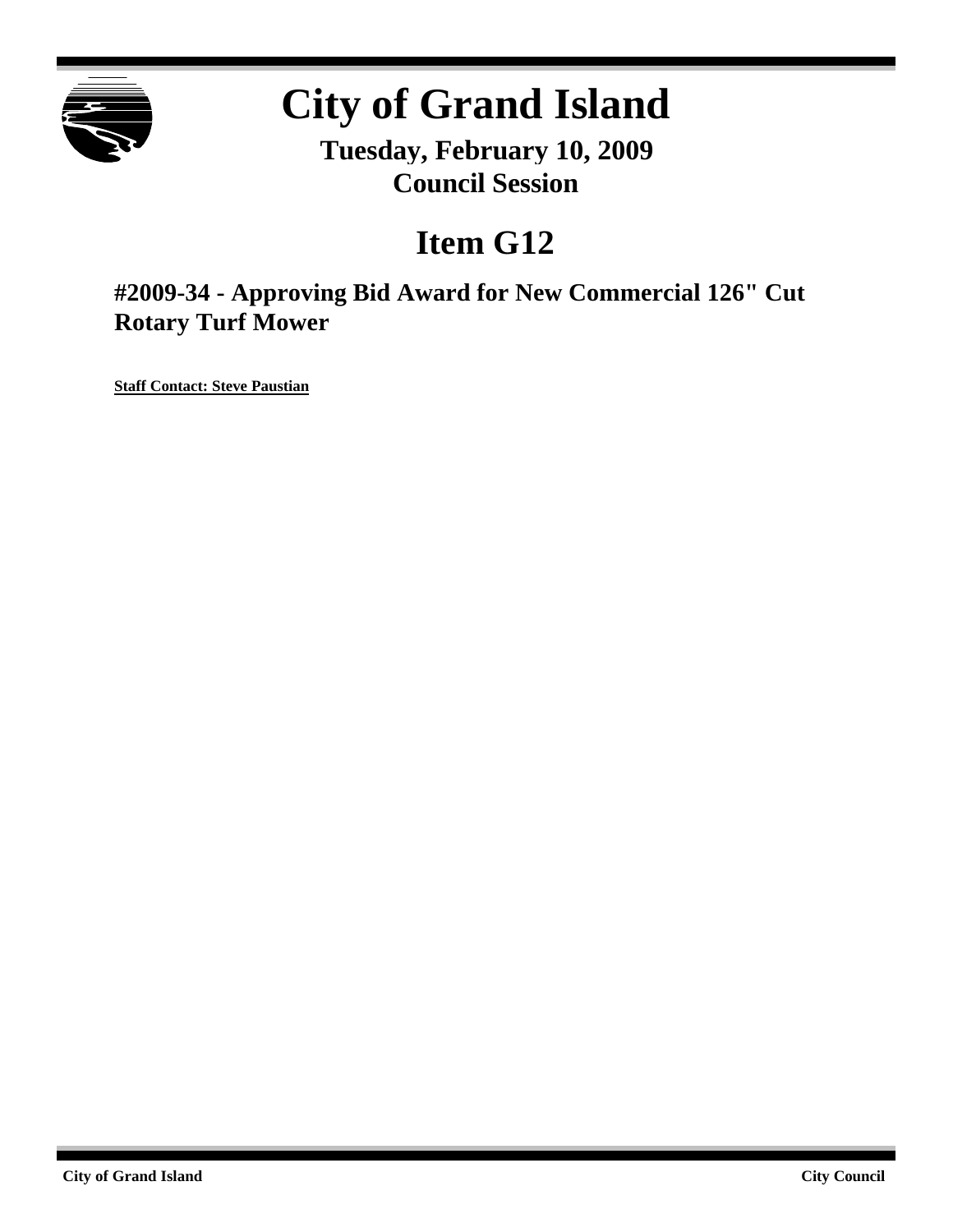## **Council Agenda Memo**

| From:                          | <b>Steve Paustian, Park and Recreation Director</b>                     |  |
|--------------------------------|-------------------------------------------------------------------------|--|
| <b>Meeting:</b>                | February 10, 2009                                                       |  |
| Subject:                       | Approving Bid Award for Commercial 126" Cut Rotary<br><b>Turf Mower</b> |  |
| <b>Item <math>\#</math>'s:</b> | $G-12$                                                                  |  |
| $Presenter(s):$                | <b>Steve Paustian, Park and Recreation Director</b>                     |  |

### **Background**

On January 21, 2009 the Park and Recreation Department, Park Maintenance Division advertised for bids for the purchase of 1 126" Cut Rotary Turf Mower for the Park Maintenance Division. This unit is to be added to the equipment roster. The current mower is eleven years old and will be used as a backup or parted out. See attached memo for details of the bid process.

#### **Discussion**

The replacement mower is necessary as the current equipment is becoming less dependable and replacement parts are becoming difficult to acquire. The new equipment will provide many years of service and meets the requirements of the Park Maintenance operation. \$50,000.00 was budgeted for this purchase in account number 1044403-85615 Machinery and Equipment. Bid specifications required a maximum transport width of 80". This width is necessary to allow the equipment to be transported on existing trailers. Neither the Jacobsen (93/ 1/2") or the John Deer (84") met this specification. The bid also required that the three cutting decks could be ran simultaneously or separately and that the wing mower units would fold up. The John Deere unit did not comply with this specification. For certain mowing areas ditches tight areas etc. it is sometimes necessary to fold up the wing units.

### **Alternatives**

It appears that the Council has the following alternatives concerning the issue at hand. The Council may: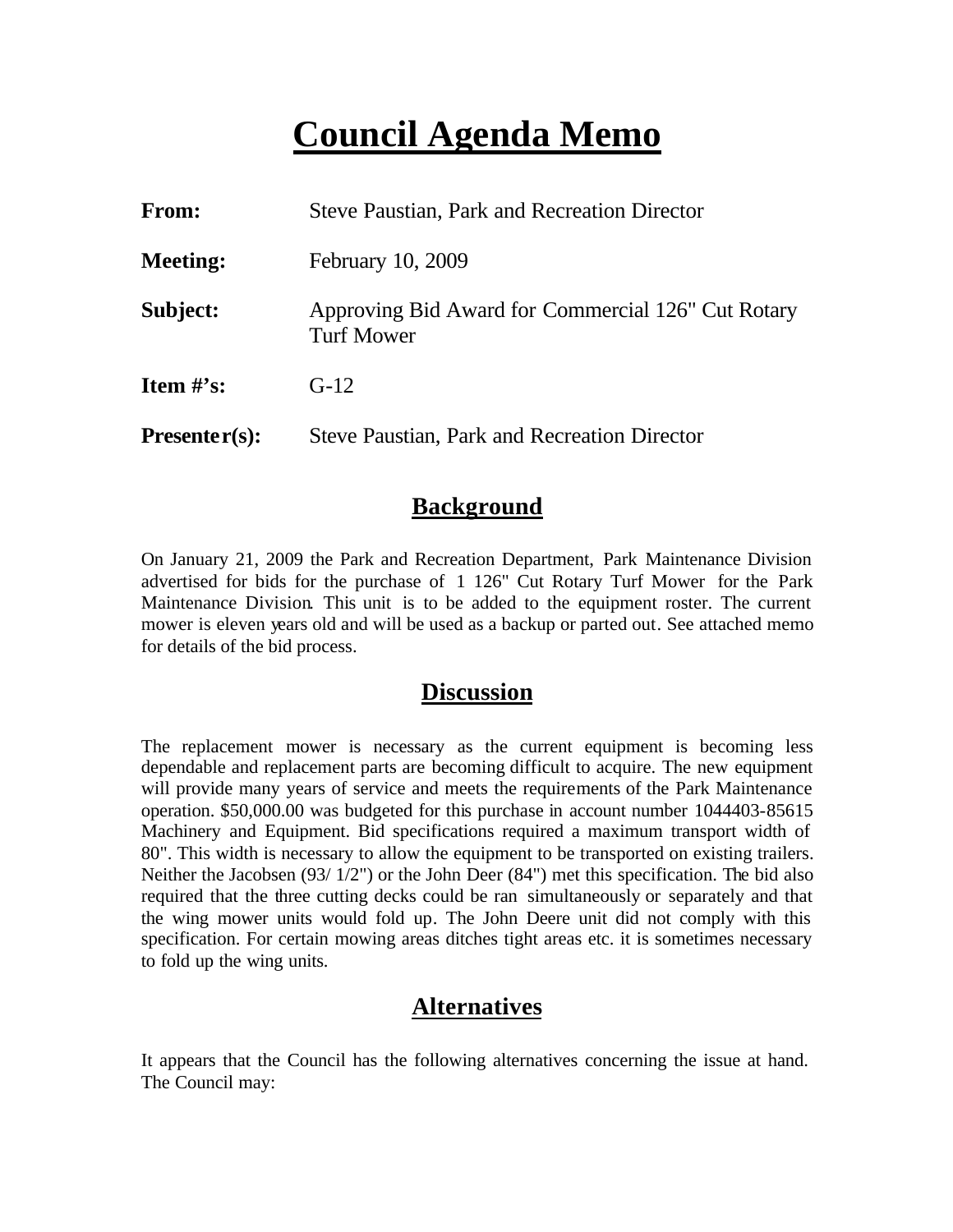- 1. Move to approve
- 2. Refer the issue to a Committee
- 3. Postpone the issue to future date
- 4. Take no action on the issue

## **Recommendation**

City Administration recommends that the Council approve the purchase of the 126' Rotary Turf Mower from Midwest Turf and Irrigation of Omaha, NE in the amount of \$46,510.00.

## **Sample Motion**

Move to purchase one 126" rotary mower from Midwest Turf and Irrigation in the amount of \$46,510.00.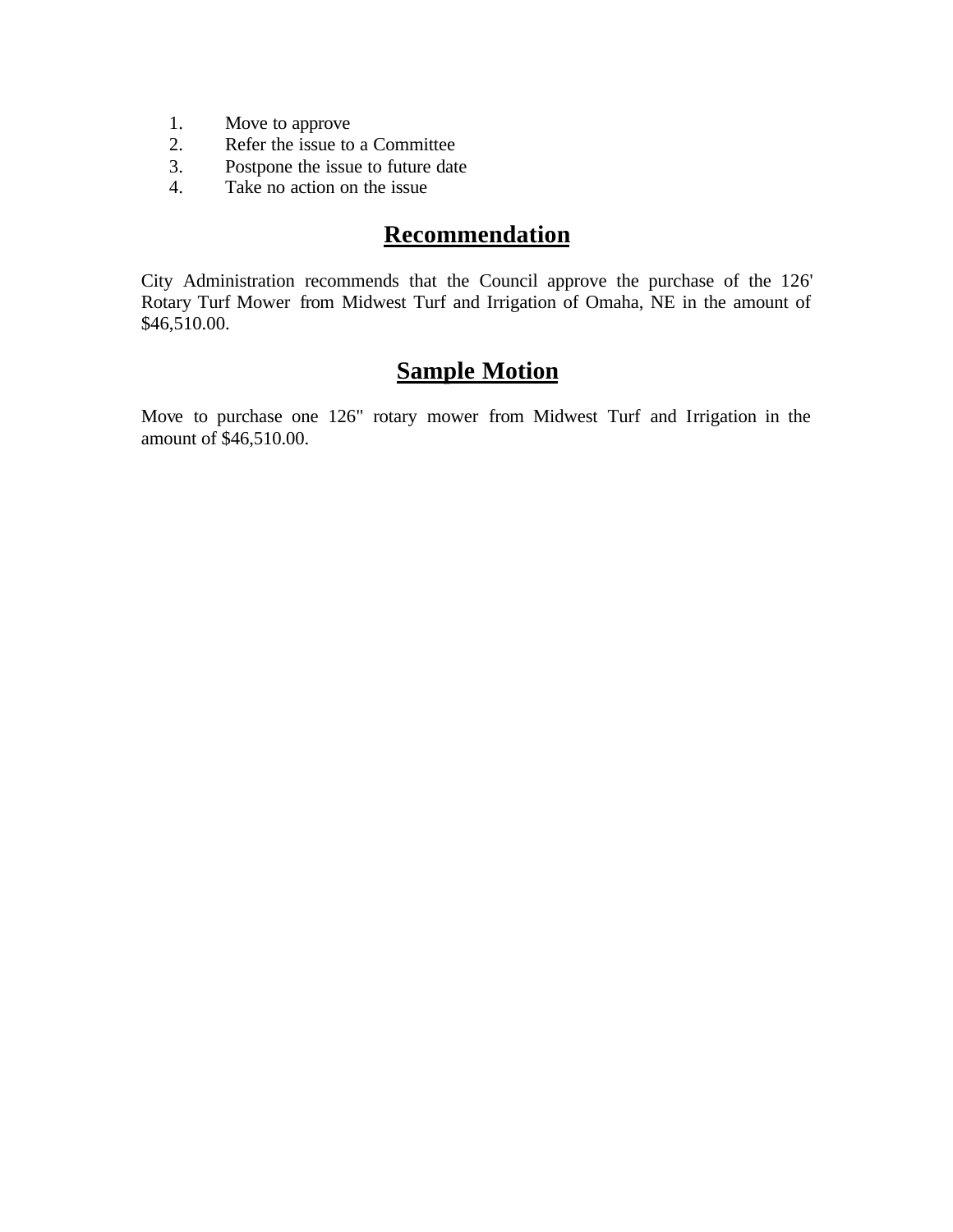#### *Purchasing Division of Legal Department* **INTEROFFICE MEMORANDUM**



Wes Nespor, Purchasing Agent

*Working Together for a Better Tomorrow, Today*

#### **BID OPENING**

| <b>BID OPENING DATE:</b> | January 21, 2009 at 11:00 a.m.            |
|--------------------------|-------------------------------------------|
| <b>FOR:</b>              | New Commercial 126" Cut Rotary Turf Mower |
| <b>DEPARTMENT:</b>       | <b>Parks &amp; Recreation</b>             |

**ESTIMATE: \$47,500.00**

**FUND/ACCOUNT: 10044403-85615**

**PUBLICATION DATE: December 21, 2008**

**NO. POTENTIAL BIDDERS: 5**

#### **SUMMARY**

| <b>Bidder:</b>     | <b>Turfwerks</b>               | <b>Midwest Turf &amp; Irrigation</b> |
|--------------------|--------------------------------|--------------------------------------|
|                    | Omaha, NE                      | Omaha, NE                            |
| <b>Exceptions:</b> | <b>Noted</b>                   | <b>None</b>                          |
| <b>Make/Model:</b> | <b>Jacobsen HR5111 (69116)</b> | <b>Toro Groundsmaster 4000-D</b>     |
| <b>Bid Price:</b>  | \$43,856.00                    | \$46,510.00                          |
|                    |                                | Groundsmaster 4000-D w/o Road        |
|                    |                                | <b>Light Kit</b>                     |
|                    |                                | \$45,674.00                          |
|                    |                                | Alternate:                           |
|                    |                                | Groundsmaster 4100-D width 124"      |
|                    |                                | \$46,207.00                          |
|                    |                                | Groundsmaster 4100-D w/o Road        |
|                    |                                | <b>Light Kit</b>                     |
|                    |                                | \$45,371.00                          |
|                    |                                |                                      |

| <b>Bidder:</b>     | <b>Greenline Equipment</b> | <b>Van Wall Equipment</b> |  |
|--------------------|----------------------------|---------------------------|--|
|                    | <b>Grand Island, NE</b>    | Omaha, NE                 |  |
| <b>Exceptions:</b> | <b>Noted</b>               | <b>Noted</b>              |  |
|                    |                            |                           |  |

**Make Model: John Deere 1600 Series II John Deere 1600 T Wide Area Mower**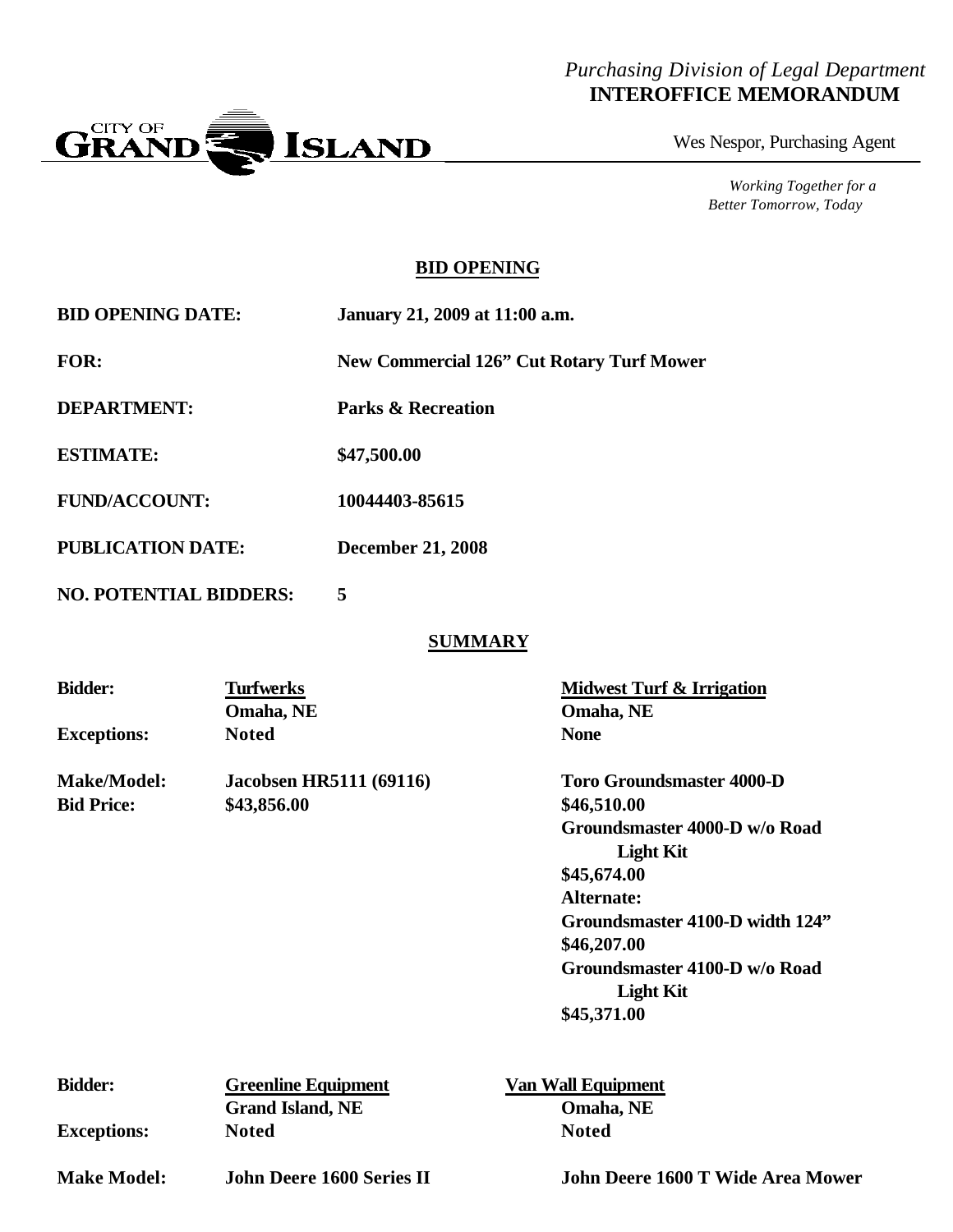cc: Steve Paustian, Parks & Recreation Director Patti Buettner, Parks & Rec. Secretary Dale Shotkoski, City Attorney Wes Nespor, Purchasing Agent

Jeff Pederson, City Administrator Gregg Bostelman, Park Main. Supt.

**P1314**